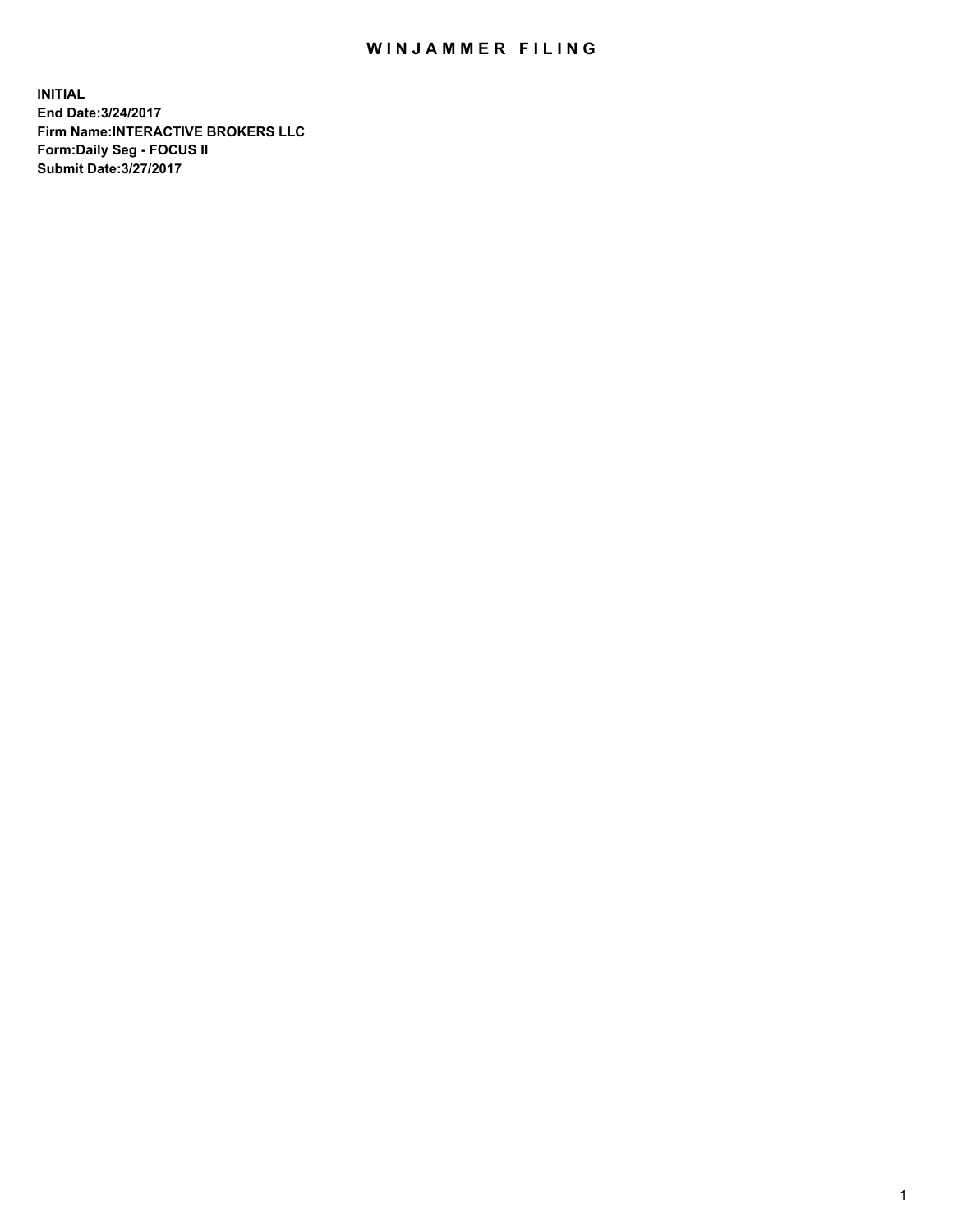## **INITIAL End Date:3/24/2017 Firm Name:INTERACTIVE BROKERS LLC Form:Daily Seg - FOCUS II Submit Date:3/27/2017 Daily Segregation - Cover Page**

| Name of Company<br><b>Contact Name</b><br><b>Contact Phone Number</b><br><b>Contact Email Address</b>                                                                                                                                                                                                                          | <b>INTERACTIVE BROKERS LLC</b><br>James Menicucci<br>203-618-8085<br><u>jmenicucci@interactivebrokers.c</u><br>om |
|--------------------------------------------------------------------------------------------------------------------------------------------------------------------------------------------------------------------------------------------------------------------------------------------------------------------------------|-------------------------------------------------------------------------------------------------------------------|
| FCM's Customer Segregated Funds Residual Interest Target (choose one):<br>a. Minimum dollar amount: ; or<br>b. Minimum percentage of customer segregated funds required:%; or<br>c. Dollar amount range between: and; or<br>d. Percentage range of customer segregated funds required between:% and%.                          | $\overline{\mathbf{0}}$<br>0<br>155,000,000 245,000,000<br>0 <sub>0</sub>                                         |
| FCM's Customer Secured Amount Funds Residual Interest Target (choose one):<br>a. Minimum dollar amount: ; or<br>b. Minimum percentage of customer secured funds required:%; or<br>c. Dollar amount range between: and; or<br>d. Percentage range of customer secured funds required between:% and%.                            | $\overline{\mathbf{0}}$<br>$\overline{\mathbf{0}}$<br>80,000,000 120,000,000<br>00                                |
| FCM's Cleared Swaps Customer Collateral Residual Interest Target (choose one):<br>a. Minimum dollar amount: ; or<br>b. Minimum percentage of cleared swaps customer collateral required:% ; or<br>c. Dollar amount range between: and; or<br>d. Percentage range of cleared swaps customer collateral required between:% and%. | $\overline{\mathbf{0}}$<br>$\overline{\mathbf{0}}$<br>0 <sub>0</sub><br><u>00</u>                                 |

Attach supporting documents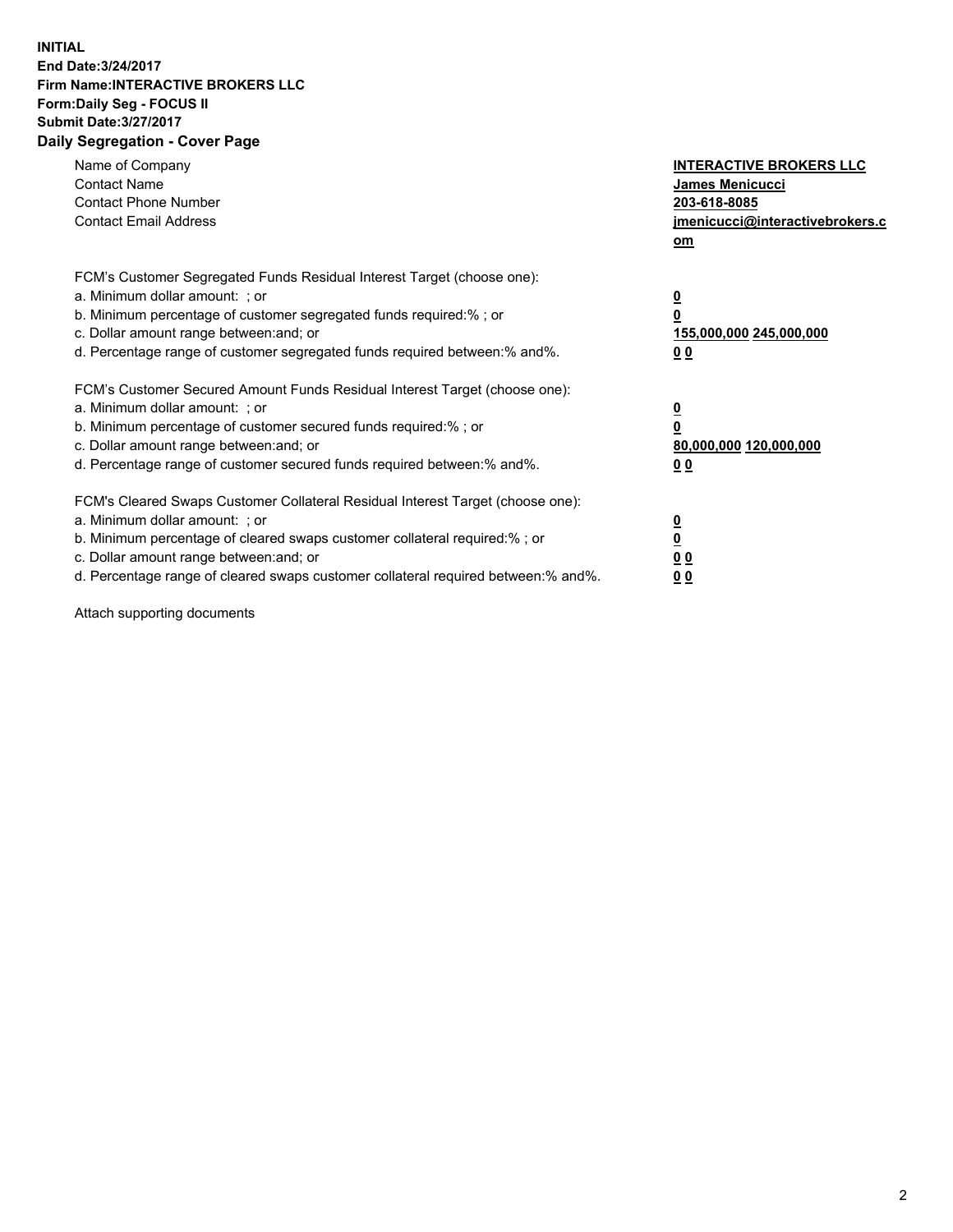## **INITIAL End Date:3/24/2017 Firm Name:INTERACTIVE BROKERS LLC Form:Daily Seg - FOCUS II**

|     | <b>Submit Date: 3/27/2017</b>                                                               |                                         |
|-----|---------------------------------------------------------------------------------------------|-----------------------------------------|
|     | <b>Daily Segregation - Secured Amounts</b>                                                  |                                         |
|     | Foreign Futures and Foreign Options Secured Amounts                                         |                                         |
|     | Amount required to be set aside pursuant to law, rule or regulation of a foreign            | $0$ [7305]                              |
|     | government or a rule of a self-regulatory organization authorized thereunder                |                                         |
| 1.  | Net ledger balance - Foreign Futures and Foreign Option Trading - All Customers             |                                         |
|     | A. Cash                                                                                     | 375,180,428 [7315]                      |
|     | B. Securities (at market)                                                                   | $0$ [7317]                              |
| 2.  | Net unrealized profit (loss) in open futures contracts traded on a foreign board of trade   | 2,035,685 [7325]                        |
| 3.  | Exchange traded options                                                                     |                                         |
|     | a. Market value of open option contracts purchased on a foreign board of trade              | 89,842 [7335]                           |
|     | b. Market value of open contracts granted (sold) on a foreign board of trade                | <b>44,772</b> [7337]                    |
| 4.  | Net equity (deficit) (add lines 1.2. and 3.)                                                | 377,261,183 [7345]                      |
| 5.  | Account liquidating to a deficit and account with a debit balances - gross amount           | 5,369,049 [7351]                        |
|     | Less: amount offset by customer owned securities                                            | 0 [7352] 5,369,049 [7354]               |
| 6.  | Amount required to be set aside as the secured amount - Net Liquidating Equity              | 382,630,232 [7355]                      |
|     | Method (add lines 4 and 5)                                                                  |                                         |
| 7.  | Greater of amount required to be set aside pursuant to foreign jurisdiction (above) or line | 382,630,232 [7360]                      |
|     | 6.                                                                                          |                                         |
|     | FUNDS DEPOSITED IN SEPARATE REGULATION 30.7 ACCOUNTS                                        |                                         |
| 1.  | Cash in banks                                                                               |                                         |
|     | A. Banks located in the United States                                                       | $0$ [7500]                              |
|     | B. Other banks qualified under Regulation 30.7                                              | 0 [7520] 0 [7530]                       |
| 2.  | Securities                                                                                  |                                         |
|     | A. In safekeeping with banks located in the United States                                   | 440,360,405 [7540]                      |
|     | B. In safekeeping with other banks qualified under Regulation 30.7                          | 0 [7560] 440,360,405 [7570]             |
| 3.  | Equities with registered futures commission merchants                                       |                                         |
|     | A. Cash                                                                                     | $0$ [7580]                              |
|     | <b>B.</b> Securities                                                                        | <u>0</u> [7590]                         |
|     | C. Unrealized gain (loss) on open futures contracts<br>D. Value of long option contracts    | $0$ [7600]<br>$0$ [7610]                |
|     | E. Value of short option contracts                                                          | 0 [7615] 0 [7620]                       |
| 4.  | Amounts held by clearing organizations of foreign boards of trade                           |                                         |
|     | A. Cash                                                                                     | $0$ [7640]                              |
|     | <b>B.</b> Securities                                                                        | <u>0</u> [7650]                         |
|     | C. Amount due to (from) clearing organization - daily variation                             | $0$ [7660]                              |
|     | D. Value of long option contracts                                                           | $0$ [7670]                              |
|     | E. Value of short option contracts                                                          | 0 [7675] 0 [7680]                       |
| 5.  | Amounts held by members of foreign boards of trade                                          |                                         |
|     | A. Cash                                                                                     | 81,630,471 [7700]                       |
|     | <b>B.</b> Securities                                                                        | 0 [7710]                                |
|     | C. Unrealized gain (loss) on open futures contracts                                         | -2,985,494 [7720]                       |
|     | D. Value of long option contracts                                                           | 89,842 [7730]                           |
|     | E. Value of short option contracts                                                          | <u>-44,772</u> [7735] 78,690,047 [7740] |
| 6.  | Amounts with other depositories designated by a foreign board of trade                      | 0 [7760]                                |
| 7.  | Segregated funds on hand                                                                    | $0$ [7765]                              |
| 8.  | Total funds in separate section 30.7 accounts                                               | 519,050,452 [7770]                      |
| 9.  | Excess (deficiency) Set Aside for Secured Amount (subtract line 7 Secured Statement         | 136,420,220 [7380]                      |
|     | Page 1 from Line 8)                                                                         |                                         |
| 10. | Management Target Amount for Excess funds in separate section 30.7 accounts                 | 80,000,000 [7780]                       |
| 11. | Excess (deficiency) funds in separate 30.7 accounts over (under) Management Target          | 56,420,220 [7785]                       |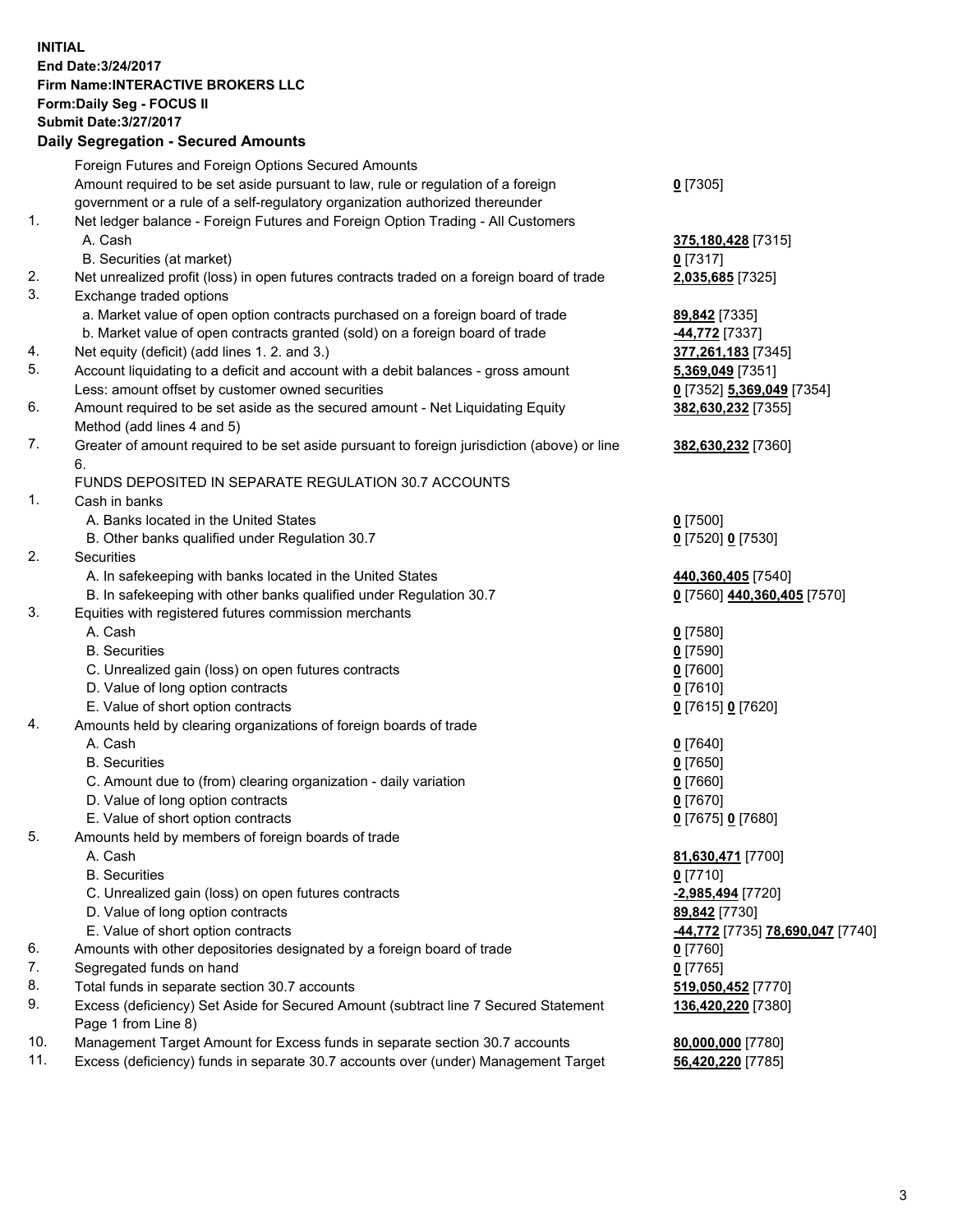**INITIAL End Date:3/24/2017 Firm Name:INTERACTIVE BROKERS LLC Form:Daily Seg - FOCUS II Submit Date:3/27/2017 Daily Segregation - Segregation Statement** SEGREGATION REQUIREMENTS(Section 4d(2) of the CEAct) 1. Net ledger balance A. Cash **3,351,650,550** [7010] B. Securities (at market) **0** [7020] 2. Net unrealized profit (loss) in open futures contracts traded on a contract market **-7,141,160** [7030] 3. Exchange traded options A. Add market value of open option contracts purchased on a contract market **137,414,117** [7032] B. Deduct market value of open option contracts granted (sold) on a contract market **-238,549,406** [7033] 4. Net equity (deficit) (add lines 1, 2 and 3) **3,243,374,101** [7040] 5. Accounts liquidating to a deficit and accounts with debit balances - gross amount **166,726** [7045] Less: amount offset by customer securities **0** [7047] **166,726** [7050] 6. Amount required to be segregated (add lines 4 and 5) **3,243,540,827** [7060] FUNDS IN SEGREGATED ACCOUNTS 7. Deposited in segregated funds bank accounts A. Cash **82,602,028** [7070] B. Securities representing investments of customers' funds (at market) **2,077,773,140** [7080] C. Securities held for particular customers or option customers in lieu of cash (at market) **0** [7090] 8. Margins on deposit with derivatives clearing organizations of contract markets A. Cash **19,770,183** [7100] B. Securities representing investments of customers' funds (at market) **1,398,759,485** [7110] C. Securities held for particular customers or option customers in lieu of cash (at market) **0** [7120] 9. Net settlement from (to) derivatives clearing organizations of contract markets **9,895,873** [7130] 10. Exchange traded options A. Value of open long option contracts **137,417,822** [7132] B. Value of open short option contracts **-238,552,483** [7133] 11. Net equities with other FCMs A. Net liquidating equity **0** [7140] B. Securities representing investments of customers' funds (at market) **0** [7160] C. Securities held for particular customers or option customers in lieu of cash (at market) **0** [7170] 12. Segregated funds on hand **0** [7150] 13. Total amount in segregation (add lines 7 through 12) **3,487,666,048** [7180] 14. Excess (deficiency) funds in segregation (subtract line 6 from line 13) **244,125,221** [7190] 15. Management Target Amount for Excess funds in segregation **155,000,000** [7194]

16. Excess (deficiency) funds in segregation over (under) Management Target Amount Excess

**89,125,221** [7198]